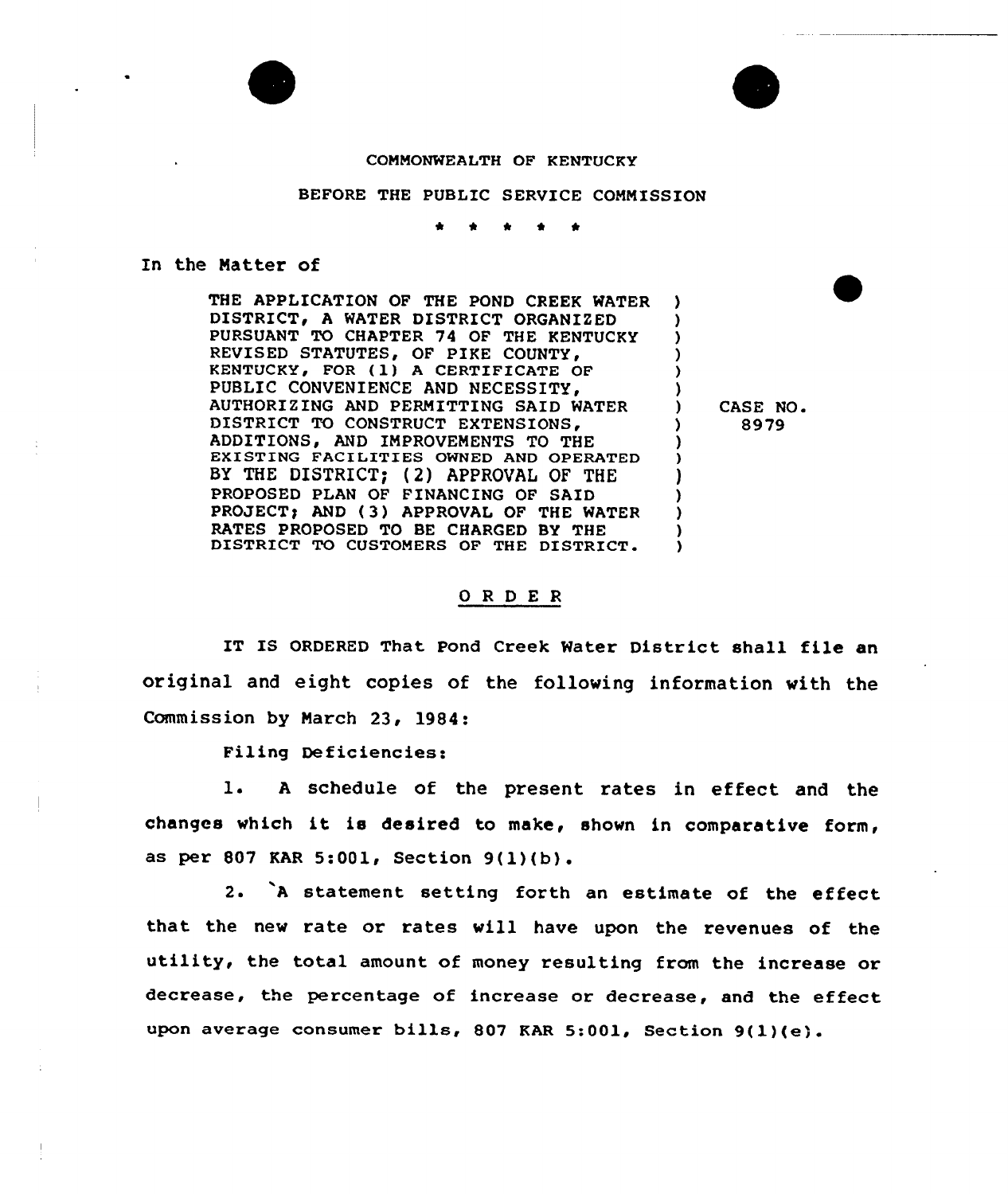3. An analysis of customers' bills in such detail that the revenues from the present and proposed rates can be readily determined as per 807 KAR 5:001, Section 9(2)(b). See Attachment <sup>A</sup> for sample billing analysis.

4. Provide information set forth in Attachment B.

IT IS FURTHER ORDERED That in the event the above information is not timely filed, the Commission may dismiss the case without prejudice absent a Motion for Extension of Time for good cause <sup>~</sup>

> Done at Frankfort, Kentucky, this 6th day of March, 1984. PUBLIC SERVICE COMMISSION

المستحدث والمستوعد

ATTEST:

 $\frac{1}{2}$ 

**Secretary**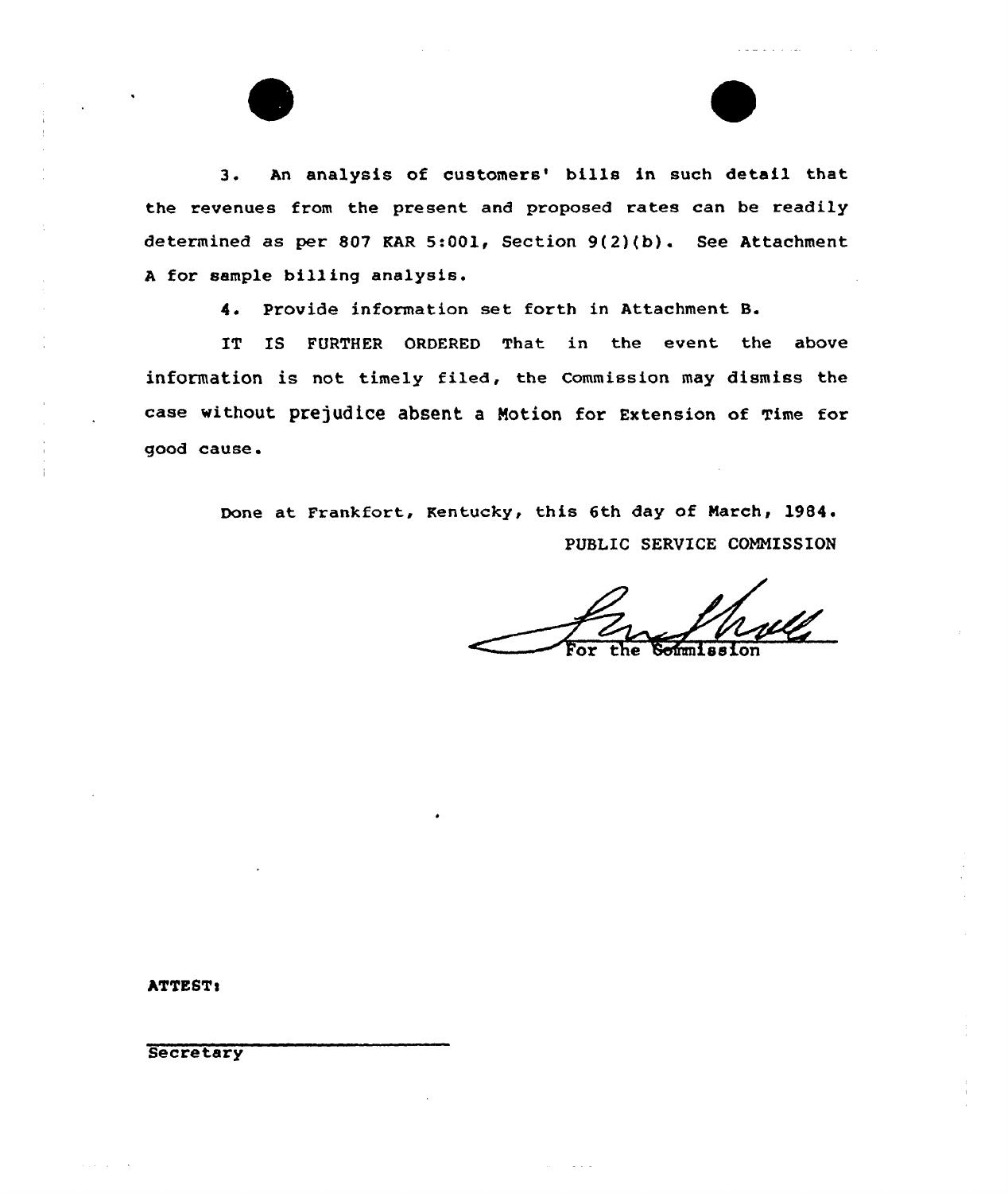

 $\sim 1$ 



# <del>appendix B</del>

APPENDIX TO AN ORDER OF THE PUBLIC SERVICE COMMISSION IN CASE NO. S775 DATED

## BILLING ANALYSIS

The billing analysis is the chart reflecting the usage by the customers as well as the revenue generated by a specific level of rates. <sup>A</sup> billing analysis of both the current and proposed rates is mandatory for analysis of a<br>rate filing. The following is a step-by-step description The following is a step-by-step description which may be used to complete the billing analysis. <sup>A</sup> completed sample of a biling analysis is also included.

## a. Usage Table (Usage by Rate Increment)

Information needed to complete the usage table should be obtained from the meter books or other available usage records. The usage table is used to spread total usage into the proper incremental rate step. Initial the proper incremental rate step. recording of usage should be in 100 gallon increments. Where there are only a few very large users or contract customers, actual usage should be used. Usage between 0-100 gallons should be shown as 100, between 101-200 as 200, etc. The usages and customers are then combined for purposes of the usage table as follows:

Column No. <sup>1</sup> is the incremental steps in the present or proposed rate schedule for which the analysis is being<br>made. Column No. 2 is the number of bills in each Column No. 2 is the number of bills in each incremental rate step. Column No. 3 is the total gallons used in each incremental rate step. Column Noe. 4, 5, 6, 7, <sup>8</sup> and 9 are labeled to correspond to the incremental rate steps shown in Column No. 1 and contains the actual number of gallons used in each incremental rate step.

Example for completing Usage Table is as follows:

Column No. <sup>1</sup> is incremental rate steps.

Columns No. <sup>2</sup> and 3 are completed by using information obtained from usage records.

Columns No. 4, 5, 6, 7, 8, and <sup>9</sup> are completed by the following steps:

Step 1: 1st 2,000 gallons minimum bill rate level 432 Bills 51B,400 gallons used All bills use 2,000 gallons or less, therefore, all usage is recorded in Column 4.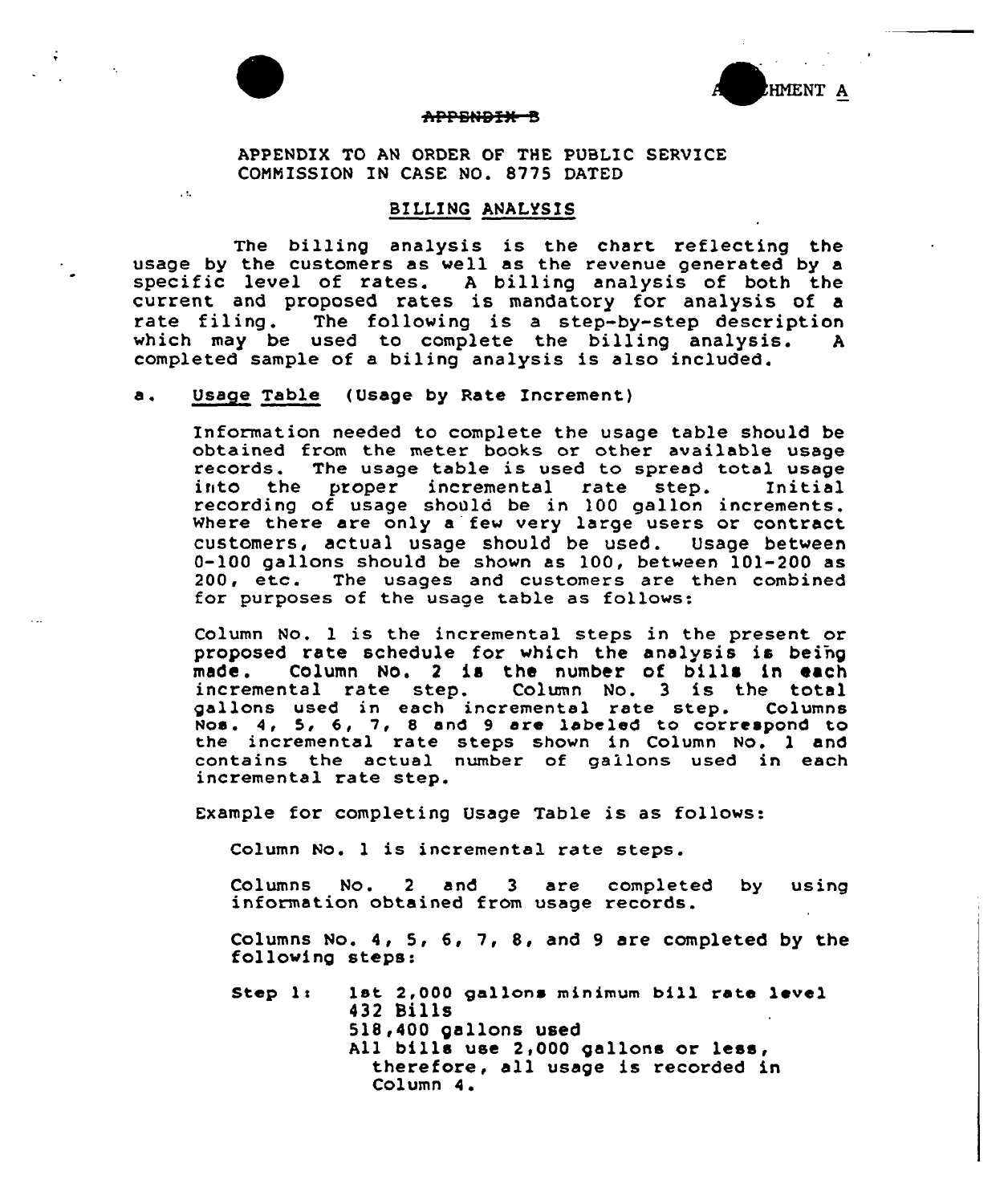Step 2: Next 3,000 gallons rate level 1,735 Bills 4,858,000 gallons used 1st 2,000 minimum x 1,735 bills = 3,470,000 gallons - record in Column <sup>4</sup> Next 3,000 gallons - remainder of water over  $2,000 = 1,388,000 - record in Column 5$ Step 3: Next 10,000 gallons rate level 1,830 Bills<br>16,268,700 gallons used 1st 2,000 minimum x 1,830 bills = 3,660,000 gallons — record in Column <sup>4</sup> Next 3,000 gallons x 1,830 bills =  $5,490,000$ gallons — record in Column 5 Next 10,000 gallons — remainder of water over 3,000 <sup>=</sup> 7,118,700 gallons — record in Column 6 Next 25,000 gallons rate level Step 4: 650 bills 15,275,000 gallons used 1st 2,000 minimum x 650 bills = 1,300,000 gallons record in Column <sup>4</sup> Next 3,000 gallons x 650 bills = 1,950,000 gallons record in Column 5 Next 10,000 gallons x 650 bills =  $6,500,000$  $q$ allons - record in Column  $6$ Next  $25,000$  gallons - remainder of water over 10,000 gallons <sup>=</sup> 5, 525, 000 gallons — record in Column 7 Step 5: Over 40,000 gallons rate level 153 bills 9 <975,600 gallons used 1st 2,000 minimum x 153 bills =  $306,000$ gallons — record in Column <sup>4</sup> Next 3,000 gallons x 153 bills =  $459,000$ gallons - record in Column <sup>5</sup> Next 10,000 gallons x 153 bills = 1,530,000 gallons — record in Column <sup>6</sup> Next 25,000 gallons x 153 bills =  $3,825,000$ gallons - record in Column <sup>7</sup> Over 40,000 gallons — remainder of water over  $25,000 = 3,855,600$  gallons - record in Column 8 Total each column for transfer to Revenue Step 6:

 $-2-$ 

Table.

 $\ddot{\cdot}$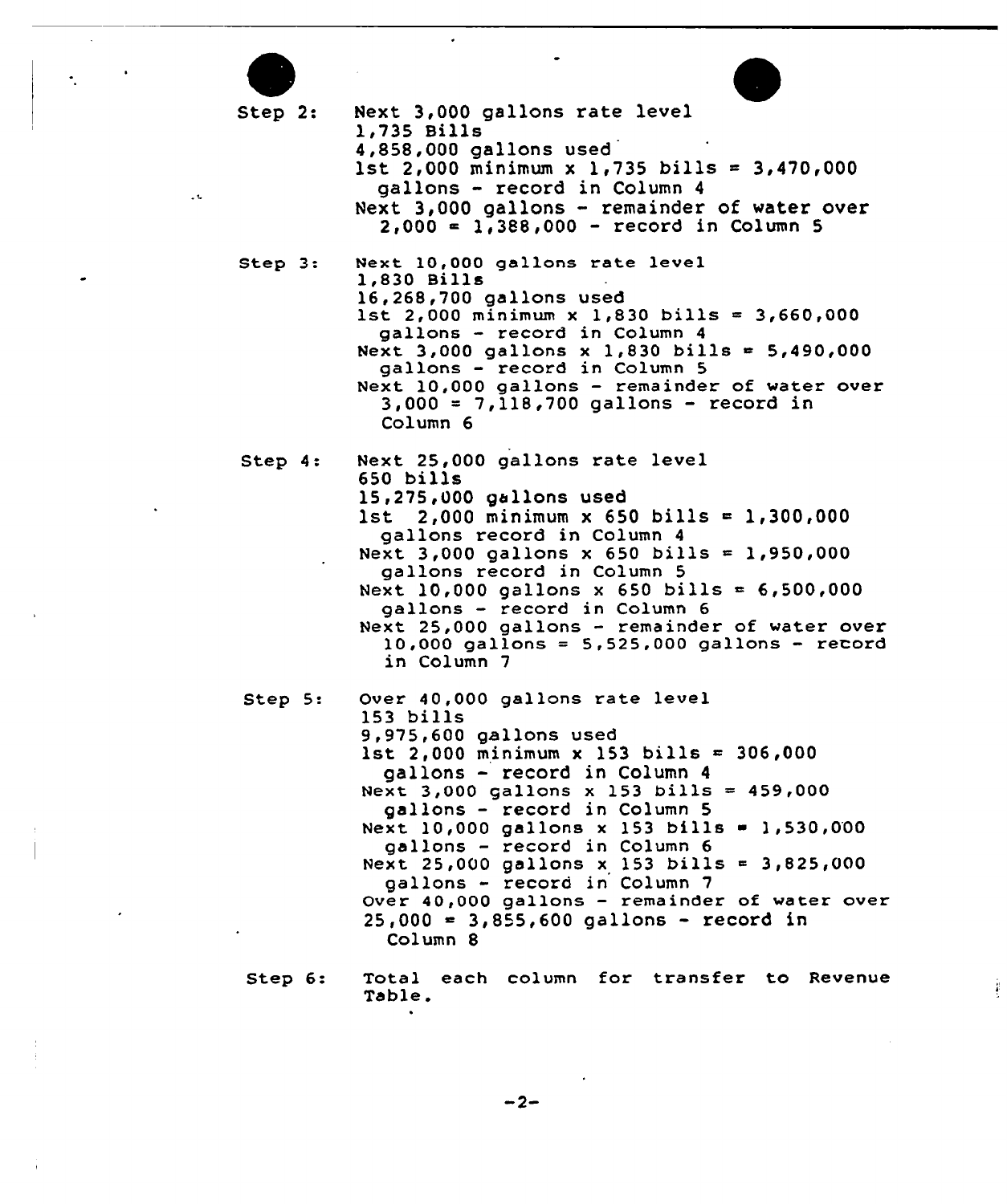

 $\ddot{\bullet}$ 

#### $b.$ Revenue Table (Revenue by Rate Increment)

Revenue Table is used to determine the revenue produced from the Usage Table. Column No. 1 is the incremental rate steps in the rate schedule for which the analysis being made. Column No. 2 indicates the total number is being made. Column No. 2 indicates the total number<br>of bills. Column No. 3 is the number of gallons accumulated in each rate increment <Totals from Columns 4, 5, 6, <sup>7</sup> and <sup>8</sup> of the above usage table). column No. 4, 5, 6, 7 and 8 of the above asage those, cordan no Column No. 5 contains revenue produced.

Example for completing Revenue Table is as follows:

Complete Columns no. 1, 2 and 3 using information from Usage Table.

Complete Column No. <sup>4</sup> using rate either present or proposed.

Column No. <sup>5</sup> is completed by <sup>f</sup>irst multiplying the bills times the minimum charge.

Then, starting with the second rate increment, multiply Column No. <sup>3</sup> by Column No. <sup>4</sup> and total.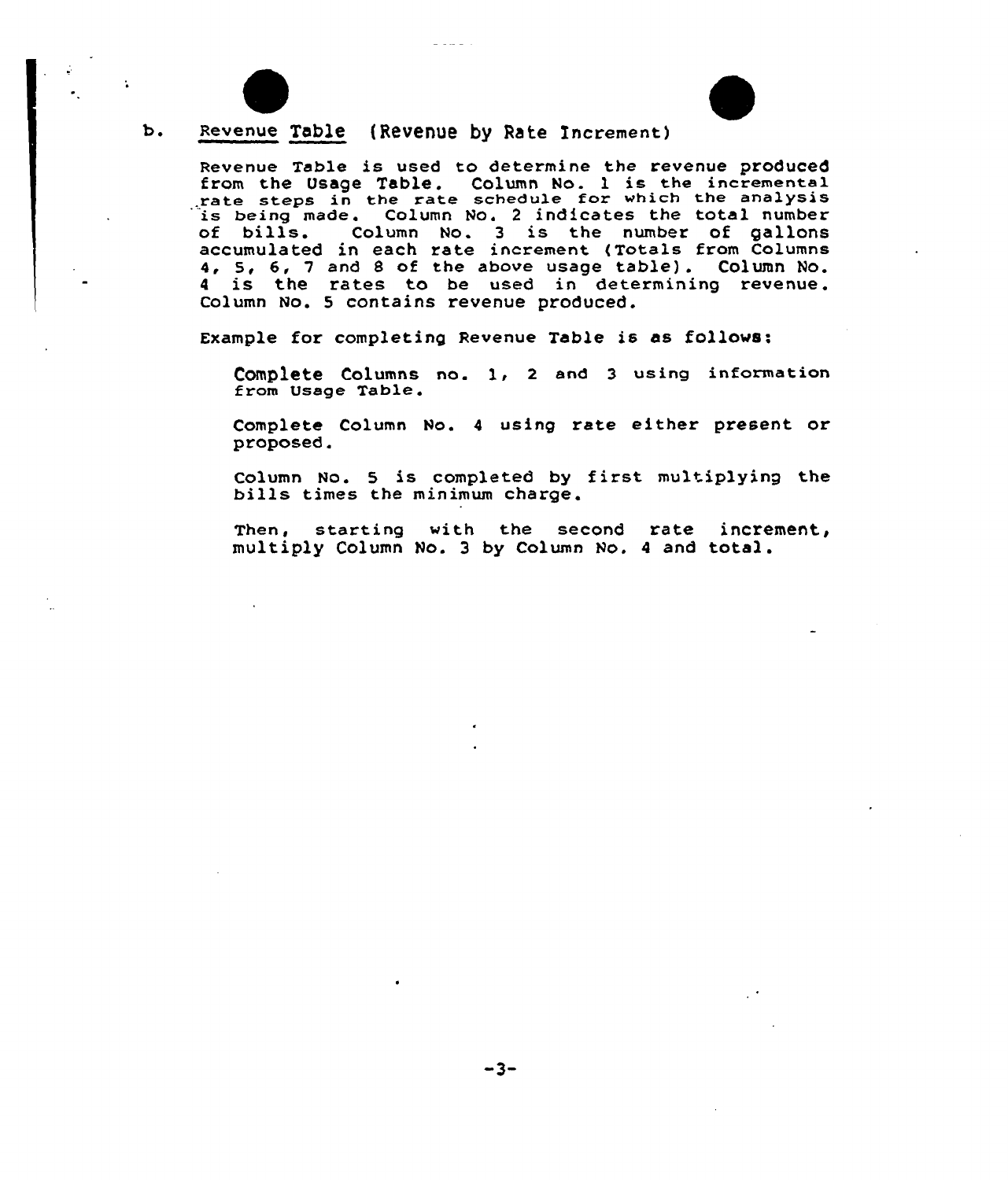| $0.000^{10}$<br>Callons        | نتها<br>25,000 Callons<br>l0.000 Callens<br><b>2.000 Gallens</b><br>2.000: Minimulli<br>$\widehat{E}$                                                                                                                                                                                                                                                 |                                            | Total                                                                                                                                 | $\hat{\mathbf{c}}$<br>25,000 Gallons<br>(0,000 Callums<br>3,000 Callous<br>$2,000$ : Manlautan<br>suollen 000'<br>$\hat{E}$<br>1111                                                                                                                                                                                                                                                                                                                                                                                                                                            | $\tilde{\mathbf{6}}$<br>Resldential                                                                                                                                              |
|--------------------------------|-------------------------------------------------------------------------------------------------------------------------------------------------------------------------------------------------------------------------------------------------------------------------------------------------------------------------------------------------------|--------------------------------------------|---------------------------------------------------------------------------------------------------------------------------------------|--------------------------------------------------------------------------------------------------------------------------------------------------------------------------------------------------------------------------------------------------------------------------------------------------------------------------------------------------------------------------------------------------------------------------------------------------------------------------------------------------------------------------------------------------------------------------------|----------------------------------------------------------------------------------------------------------------------------------------------------------------------------------|
|                                | <b>BIIIE</b><br>BIIIE<br>$008 - 1$                                                                                                                                                                                                                                                                                                                    |                                            | 008'                                                                                                                                  | 01118<br>1,735<br>$\mathbf{c}$<br>1,0.00<br>$\sqrt{9}$<br>622<br>153                                                                                                                                                                                                                                                                                                                                                                                                                                                                                                           | Test                                                                                                                                                                             |
| 592,094.10<br>TuiuT<br>Revenue | $\frac{100}{\text{Gal} \mid \text{long}/\text{MCF}}$<br>$\begin{array}{r} 151.48, 700 \\ -0.350, 000 \\ \hline 0.01, 0.00 \\ \hline 0.01, 0.00 \end{array}$<br>00018276<br><b>\$5.00 Mh.</b><br>$\frac{2.00}{1.25}$<br>2.50<br>$\frac{1}{2}$<br>Taate<br>$\hat{\epsilon}$<br>00.000.022<br>21.211.50<br>2,891.70<br>Revenue<br>$\mathbf{\widehat{S}}$ | Revenue By Rate Increment<br>REVENUE TABLE | 002'568'97<br>9, 254, 400 9, 287, 29<br><b>Dio</b><br>$\mathbf{12}$<br>160.<br>$\widetilde{a}$<br>صر<br>350,000<br>3,855,600<br>68'94 | Gallons/MCF<br>$\frac{16.266}{1001}$<br>15, 275, 000<br>9,975,600<br>$\frac{518,400}{4,889,000}$<br>$\tilde{c}$<br>$\frac{1}{155}$ $\frac{2.181}{1000}$<br>$\frac{3,4,70,000}{3,660,000}$<br>000.000.1000<br><b>200,000</b><br>$\hat{\epsilon}$<br>Next 3,000 Mext 10,000<br>00010561<br>1,388.0<br>(59,000)<br>$\tilde{\omega}$<br>$\frac{50}{2}$<br>۴<br>٣<br>200,000<br>118,700<br>530,000<br>$\widehat{\mathbf{e}}$<br>Next 25,000 Over 40,00<br>5,525,000<br>1.825,000<br><u>Э</u><br>3.855.600<br>$\mathbf{\hat{e}}$<br>$\overline{5}$<br>$\frac{1}{2}$<br>$\frac{1}{2}$ | Period from<br>Revenue from Present/Proposed Rates<br>Usage by Rate<br>TIBACE TABLE<br>$1 - 1 - 81$<br>Increment<br>$\overline{\overline{c}}$<br>$\overline{a}$<br>$1 - 11 - 11$ |

 $\overline{2}$